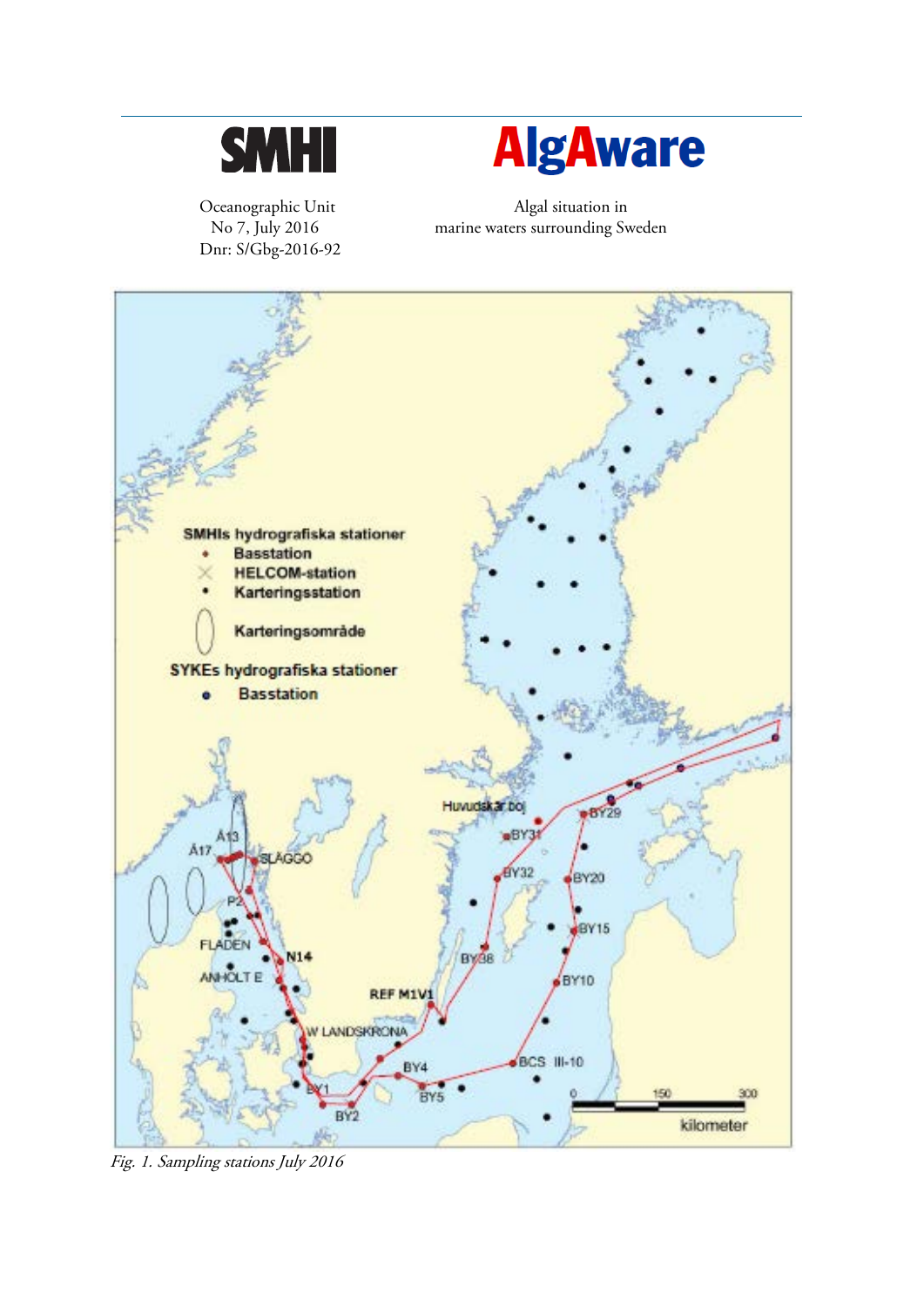#### Sammanfattning

I Skagerrak återfanns kiselalgen Proboscia alata i relativt höga koncentrationer vid samtliga stationer. Ett eller flera klorofyllmaxima observerades vid alla stationer och här fanns höga tätheter av olika arter av dinoflagellatsläktet Ceratium och vissa fall stora mängder av den potentiellt fiskdödande dinoflagellaten Karenia mikimotoi\*.

Kiselalger var mycket vanliga i Kattegatt och även här var Proboscia alata den art som återfanns i höga koncentrationer vid samtliga stationer. Skeletonema marinoi och små arter av släktet Chaetoceros var vanliga vid N14 Falkenberg. Dinoflagellater återfanns i låga antal, förutom Prorocentrum micans och Ceratium fusus som var relativt vanliga.

De första synliga ytansamlingarna av cyanobakterier återfanns i de södra delarna av Östersjön från Bornholmsbassängen och västerut till Öresund. I Finska viken, samt i den nordöstra delen av Östersjön var det relativt höga vågor och vattnet var mer eller mindre omblandat ner till 10-15 meter. Filamentösa cyanobakterier var dock synliga i vattnet som små korn vid Finska vikens mynning, i starten av expeditionen, och i lite mindre mängder öster om Gotland. Vid BY5, i södra delen, började ytansamlingar uppträda i vattnet i form av större korn och strimmor. Analys av ytprover och integrerade prover (0-10m) visade att det främst var Aphanizomenon flos-aquae som dominerade bland de filamentösa cyanobakterierna i Finska viken, medan Nodularia spumigena\* ökade söderut. På återresan hade ansamlingarna i de södra delarna ökat markant och stora områden var täckta med ytansamlingar (se fig. 2). Norr om Hanöbukten återfanns mindre mängder, mest i form av korn, förutom mellan Öland och Gotland, söder om BY32, där lite större ytor med ytansamlingar noterades sporadiskt som ljusare partier i vattnet. Även utanför inloppet till Finska viken sågs större ytansamlingar i form av ljusare partier eller orange strimmor i vattnet.

För att se satellittolkningar av ytansamlingar av cyanobakterier: [http://www.smhi.se/vadret/hav-och](http://www.smhi.se/vadret/hav-och-kust/algsituationen)[kust/algsituationen](http://www.smhi.se/vadret/hav-och-kust/algsituationen)



Fig. 2. Large surface accumulations were found in the southern part of the Baltic Sea on the way back to Finland.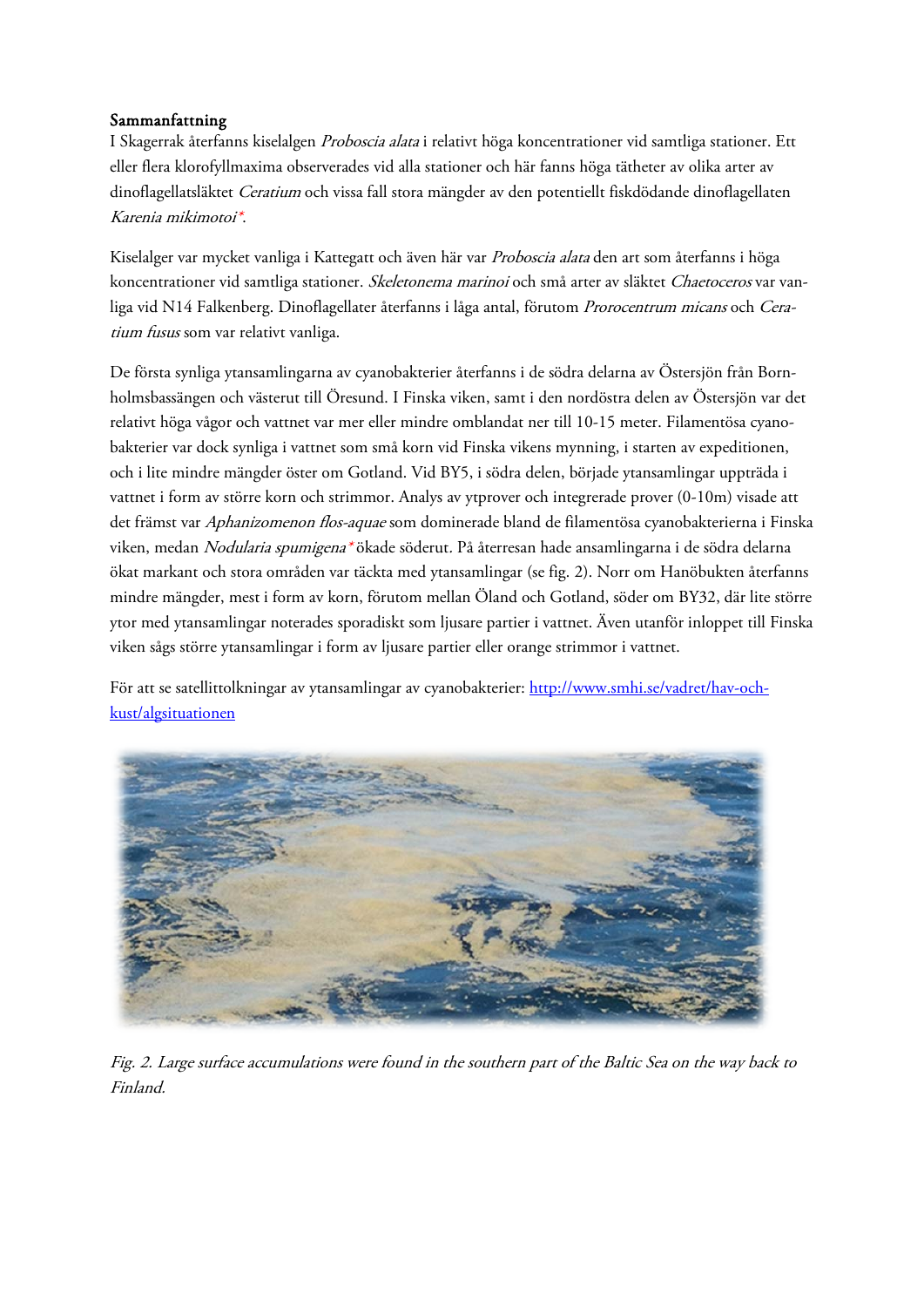#### Abstract

The diatom Proboscia alata was found in relatively high concentrations at all stations in the Skagerrak. One or two chlorophyll maxima were found at all stations, mainly caused by the dinoflagellate genus Ceratium. At a couple of stations quite high densities of the fish killing species Karenia mikimotoi were found.

Diatoms were very common in the Kattegat area, and Proboscia alata was abundant at all stations. The diatoms Skeletonema marinoi and small Chaetoceros species were common at N14 Falkenberg. The dinoflagellates Prorocentrum micans and Ceratium fusus were rather common.

There were visible surface accumulations of filamentous cyanobacteria in the southern parts of the Baltic Sea between Bornholm and Öresund. Filamentous cyanobacteria were present as small grains in the water at the first sampling points in the outer parts of the Finnish Bay and in small amounts east of Gotland. At BY5, the Bornholm Basin, surface accumulations with streaks of different sizes started to appear and continued to appear until Öresund. Aphanizomenon flos-aqua was the most abundant of the filamentous cyanobacteria in the Finnish Bay, but *Nodularia spumigena*\* increased in concentrations going south. The surface accumulations had grown to larger areas in the southern parts of the Baltic when going back (fig. 2). Irregular areas of surface accumulations in the shape of lighter green to more intense orange coloured patches or streaks could also be seen between Öland and Gotland and, as approaching the entrance of the Finnish Bay.

Please follow the link below to see interpretations of blooms from satellite images in the tic: <http://www.smhi.se/en/weather/sweden-weather/1.11631>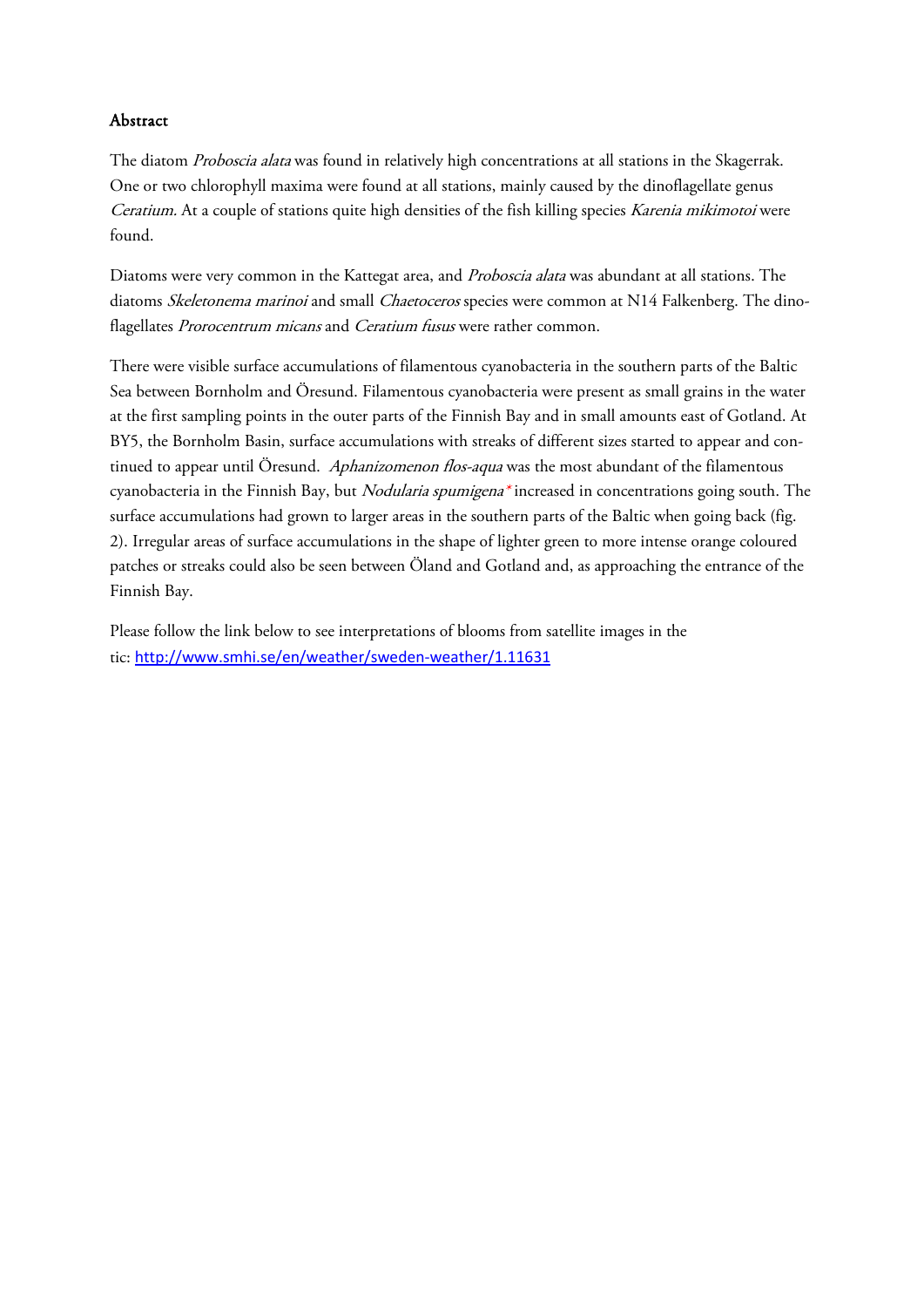# The Skagerrak

## Å17 24<sup>th</sup> of July

The integrated sample collected at Å17 contained quite low cell concentrations. The phytoplankton community was dominated by the diatom Probosccia alata. Several species of the dinoflagellate genus Ceratium were also relatively common.

# Å13, Å14, Å15 and Å16  $24<sup>th</sup>$  of July

All stations had a quite distinct chlorophyll fluorescence peak, in fact two peaks were found at Å15. At Å16 there was a peak at 18 meters mainly caused by the diatom P. alata. Some dinoflagellates were numerous, such as different species of the genus *Ceratium* as well as *Karenia mikimotoi\**. At Å15 two chlorophyll fluorescence maxima were found. At 10 meters there was a mixture of Proboscia alata and different Ceratium species, such as C. lineatum. At 46 meters another maximum was found and it consisted almost exclusively of the dinoflagellate Karenia mikimotoi\*. At Å14 and Å13, the maxima were found at 10 m, both mainly caused by *Karenia mikimotoi*<sup>\*</sup> (fig. 3).



Fig.3 The dinoflagellate Ceratium lineatum was common along with other species from this genus at the first chlorophyll a maximum found at Å15. The second chlorophyll maximum mainly contained the fish killing species Karenia mikimotoi\*.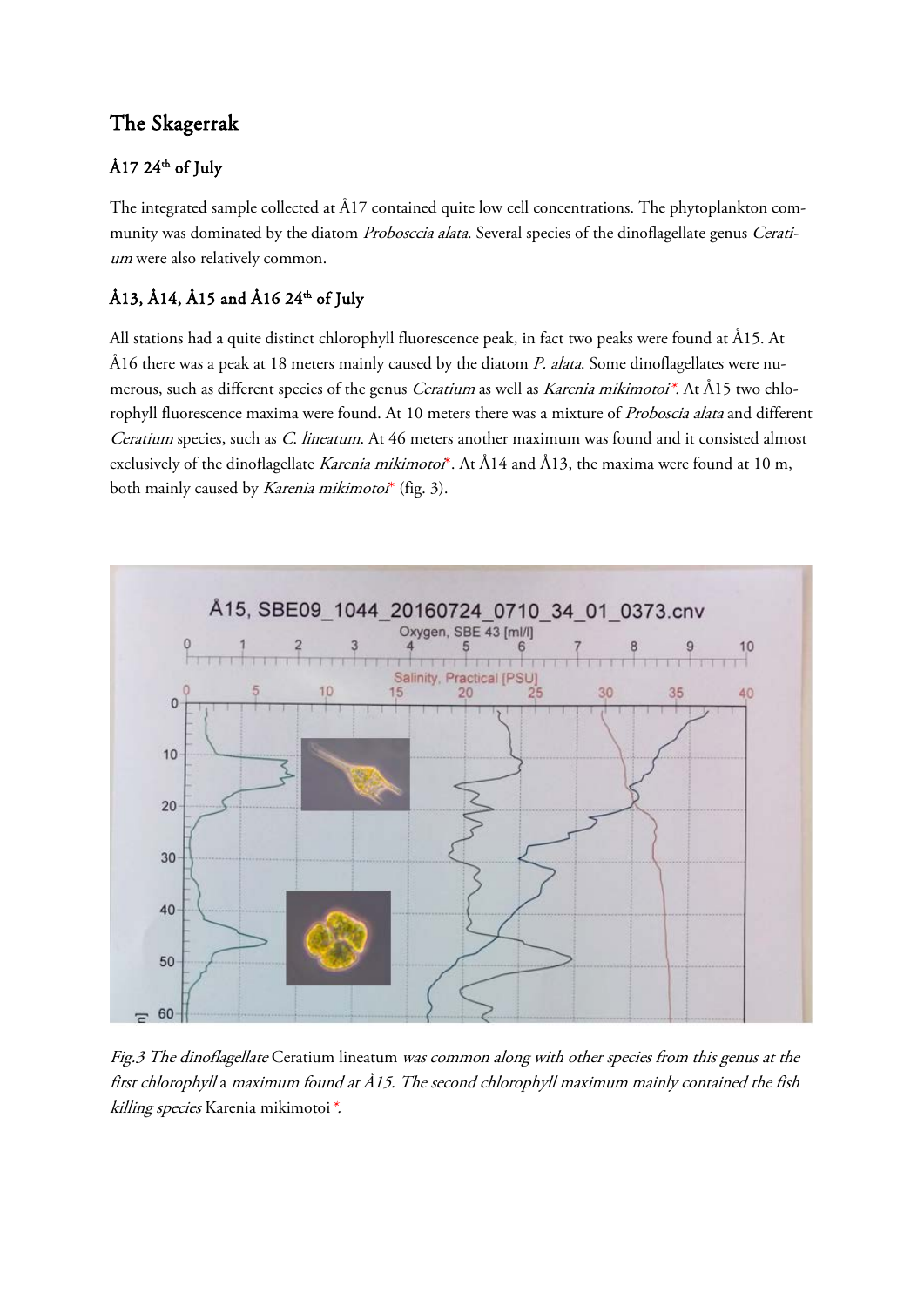### Släggö (Skagerrak coast) 24<sup>th</sup> of July

The diatom *Cerataulina pelagica* dominated the phytoplankton community, and the species diversity among the diatoms was higher compared to the sample from Å17. The dinoflagellates had high species diversity and Prorocentrum micans was dominating this group. There were several potentially toxic species present; Pseudo-nitzschia spp.\*, Karenia mikimotoi\*, Dinophysis acuminata\*, and Dinophysis norvegica\*. A distinct and thin chlorophyll fluorescence maximum was found at 10 meters and the upper edge of the maximum was sampled and analysed. The dinoflagellate K. mikimotoi\* was still dominating at this depth (fig 3).

# The Kattegat



Fig.4. The dinoflagellate Ceratium fusus was quite common at Anholt E on the first visit and at the chlorophyll a maximum at Fladen.

### Fladen 23rd of July

Low cell concentrations and low species diversity were found. The diatom *Proboscia alata* was found in relatively high concentrations along with *Rhizosolenia hebetata*, that was less numerous. A small chlorophyll maximum was found at 20 meters and here dinoflagellates like Ceratium fusus (fig. 4) were the most common.

## Anholt E  $23^{rd}$  and Anholt E  $25^{th}$  of July

The phytoplankton community was quite low in cell numbers on both visits. The diatom *Proboscia alata* dominated in the samples on both sampling occasions. There was a small chlorophyll fluorescence peak on the first visit at 20 meters, mainly consisting of different dinoflagellate species of the genus *Ceratium*, among which C. fusus (fig. 4) was the most abundant. Some filaments of cyanobacteria were present on both occasions.

### N14 Falkenberg  $25<sup>th</sup>$  of July

The species diversity was relatively high. The phytoplankton community was dominated by diatoms, where especially *Skeletonema costatum, Proboscia alata* and small *Chaetoceros* species were the most common. A small fluorescence peak was found at 15 meters and it mainly consisted of different species from the dinoflagellate genus Ceratium.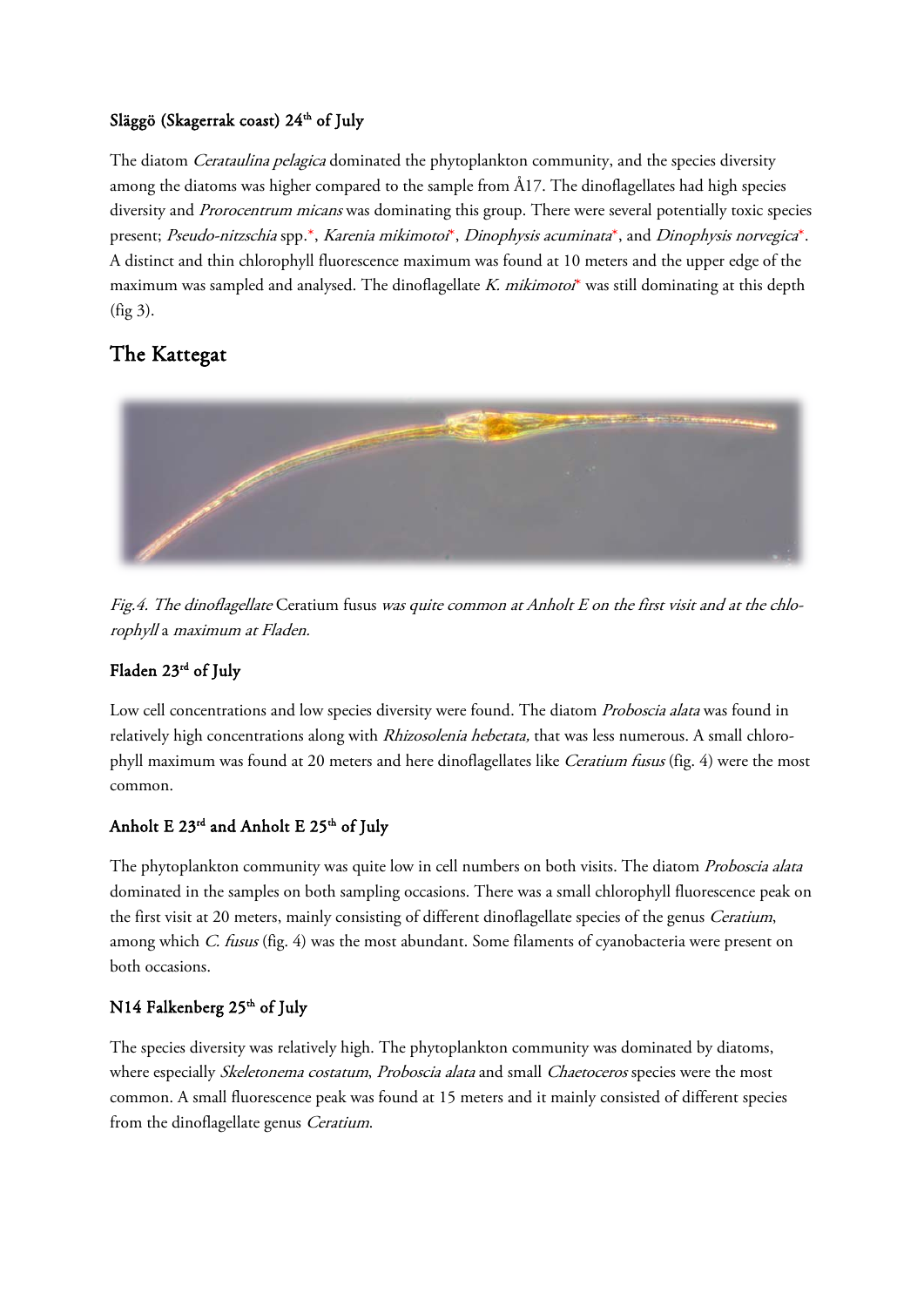# The Baltic Sea



Fig.5. At the outer part of the Finnish Bay, and east and west of Gotland, small grains of cyanobakteria filaments could be seen close to the surface.

### LL7  $20^{th}$  of July, LL12 and LL15  $21^{st}$  of July

The stations are situated at the mouth of, and southwest of the Finnish Bay and are part of the Finnish monitoring programme.

Small grains of cyanobacteria could be seen in the water at LL7. The other two stations were sampled during night with no possibility to see the grains. The grains consisted mainly of Aphanizomenon flos-aquae. Quite a few filaments of the genus *Dolichospermum* was also noted at all stations. The toxin producing cyanobacterium Nodularia spumigena\* was found in moderate numbers at LL15 but only in low numbers at the other two stations. Besides the cyanobacteria, dinoflagellates dominated, both the toxin producing Dinophysis acuminata\* and Heterocapsa triquetra were common at all three stations.

### BY20 Fårö Deep 21st of July

No surface accumulations of filamentous cyanobactria were seen, most probably due to wind and waves. Moderate concentrations of A. flos-aqua were found in the surface sample collected with a bucket. N. spumigena<sup>\*</sup> and the genus *Dolichospermum* were also found but in low concentrations. The ciliate Helicostomella subulata were found in relatively high concentrations. The diatom Chaetoceros wighamii was found in low concentrations. The secchi depth was around 5 meters and if the weather will be favourable it will result in surface accumulation in this area.

### BY15 Gotlands Deep and BY20 Fårö Deep 21st of July

No surface accumulations were visible. The cell concentrations were quite low and no single species dominated. Both Nodularia spumigena\*, the genus Dolichospermum and Aphanizomenon flos-aquae were found in moderate concentrations. Some of the filaments of N. spumigena\* seemed to have started degrading and were quite colourless. The species diversity was relatively low in the integrated samples (0- 10m) at both stations. The dinoflagellates Dinophysis acuminata\*and Phalacroma rotundatum\* were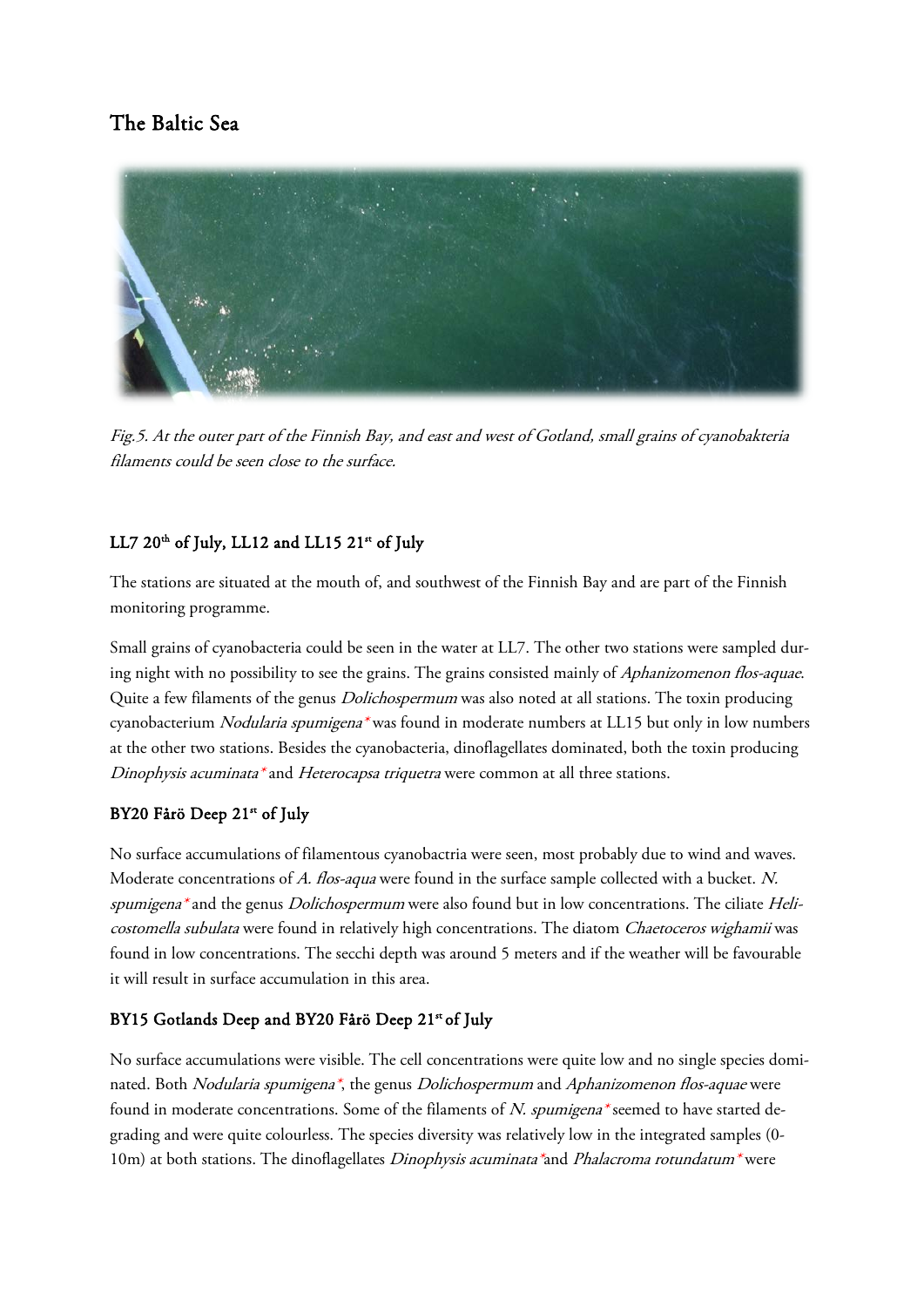common at BY15. At BY20, diatoms such as *Chaetoceros wighamii* were found in moderate concentrations.

## BY10 22<sup>nd</sup> of July

The cell concentrations were low. Moderate amounts of filaments of Nodularia spumigena\* and Dolichospermum sp. were found, whereas only a few, mostly single filaments of A. flos-aquae were present. Various diatoms were found, for example Chaetoceros impressus and C. danicus, in moderate concentrations.

## BCS-III South East of Gotland 22<sup>nd</sup> of July

A few grains of cyanobacteria could be noted at the surface. Nodularia spumigena\* was more abundant at this station than in the northern part of the Baltic Sea. Some aggregated filaments of *Dolichospermum* sp. and A. flos-aquae were found. Species from the colony forming cyanobacteria genera Snowella and Aphanothece were abundant. The integrated sample (0-10 m) consisted of a quite diverse community with diatoms, dinoflagellates and other flagellates present.



Fig.6. Large surface accumulations of filamentous cyanobacteria were visible from BY5 Bornholm Basin and almost to <sup>W</sup> Landskrona, both ways during the cruise. The toxin producing cyanobacterium Nodularia spumingena \* dominated at the surface in the samples analysed.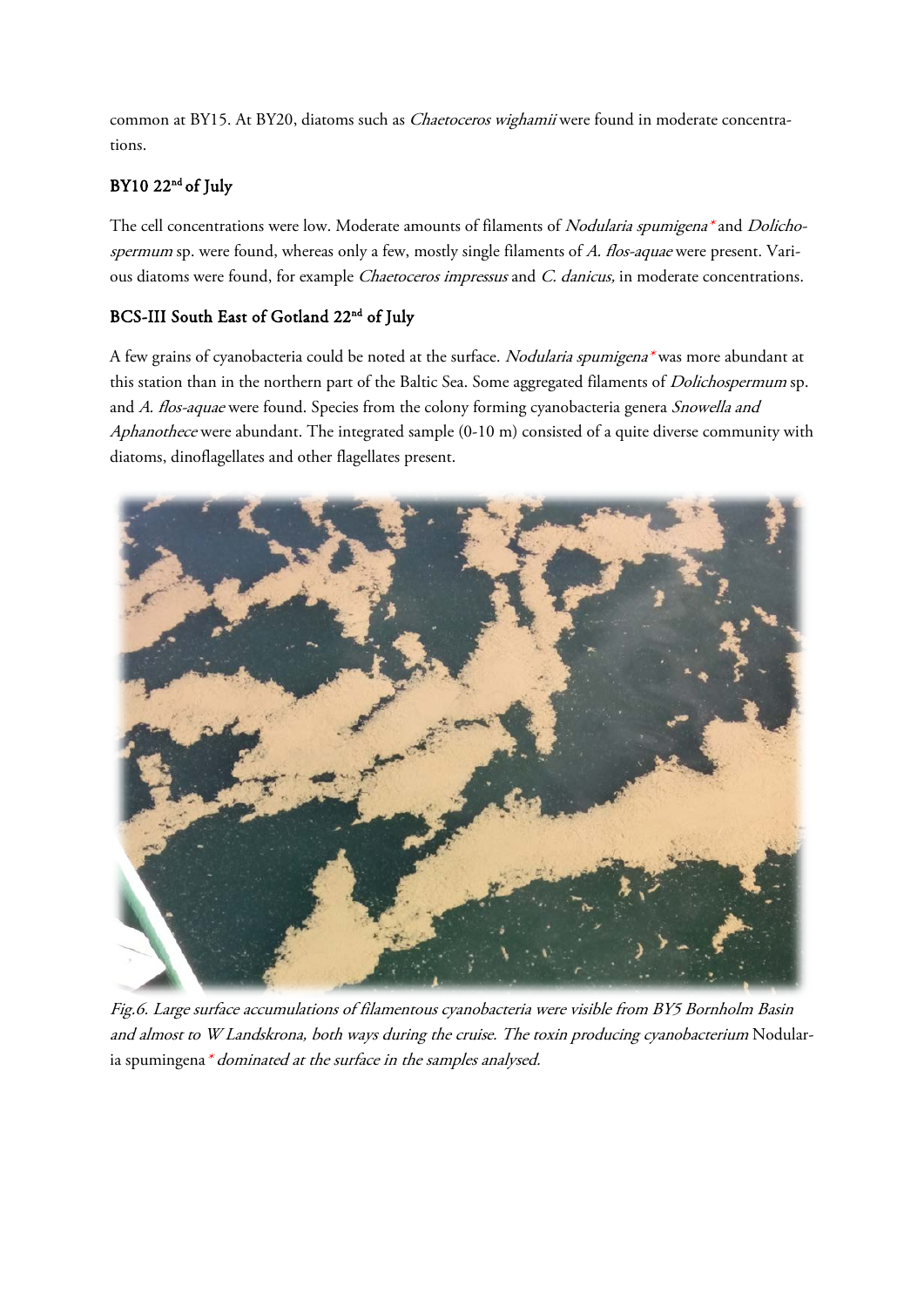### BY5 Bornholms Deep 22<sup>nd</sup> of July

Surface accumulations of filamentous cyanobacteria were clearly seen (fig. 6). The cell density was higher in this part of the Baltic Sea and the integrated sample (0-10 m) at BY5 consisted of a quite diverse plankton community compared to the eastern part of the Baltic Sea. The diatoms were mainly represented by Chaetoceros danicus that dominated, but there were also high concentrations of Chaetoceros impressus and Cylindrotheca closterium. Among the dinoflagellates, Prorocentrum minimum and Heterocapsa triquetra were the most abundant. A minor fluorescence maximum was found at 10 meters and it consisted mainly of the diatom C. impressus (fig 7.), and C. danicus was found in relatively high concentrations.



Fig. 7. The diatom Chaetoceros impressus was common in the chlorophyll fluorescence maximum found at 10 meters at BY5 Bornholm Basin and at many other stations in the Baltic Sea.

## BY4 Christiansö 22rd of July

This station was sampled late in the evening making it difficult to see aggregations of cyanobacteria in the water. The surface sample revealed that filamentous cyanobacteria and especially Nodularia spumigena\* were quite common.



Fig. 8. High concentrations of the dinoflagellate Prorocentrum minimum were recorded in the net sample taken at BY2 Arkona Basin.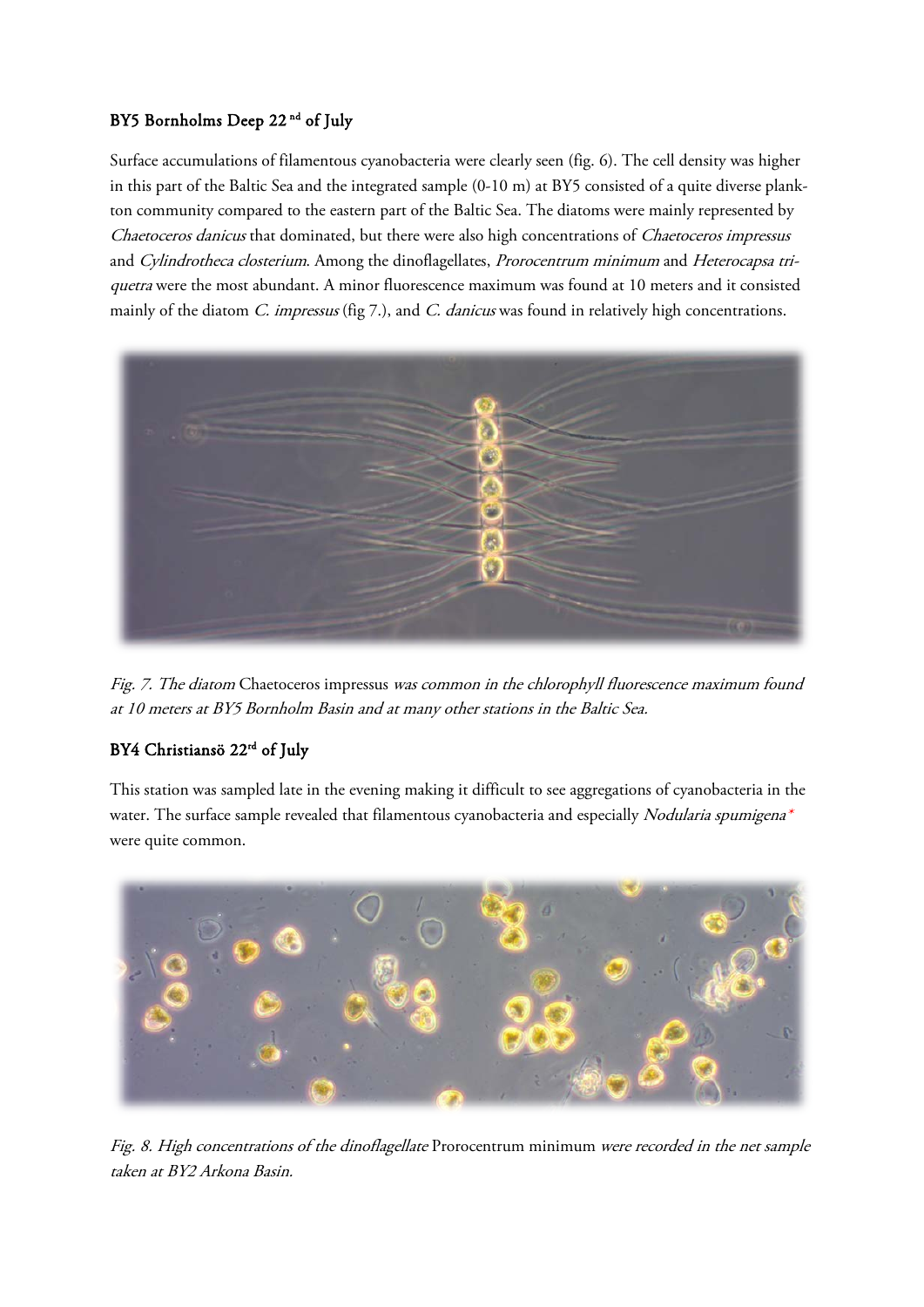### BY2 Arkona 23rd of July

Large surface accumulations of filamentous cyanobacteria could clearly be seen even though it was dusk and the sunset was ongoing. Nodularia spumigena\* was dominating the surface sample. Both A. flos-aquae and *Dolichospermum* sp. were present in substantial amounts. Significant concentrations of the dinoflagellate Prorocentrum minimum were recorded in the net sample from 20-0 meters (fig 8). C impressus was the most common among the diatoms.

## BY1 23rd of July

Surface accumulations were still pronounced and N. spumigena\* was the most common followed by A. flos-aquae and some filaments of *Dolichospermum* sp.

## W Landskrona 23rd of July

No surface accumulations were noted. Only a few filaments of N. spumigena\*, A. flos-aqua and Dolichosphermum sp. were found in the surface sample. The dinoflagellate P. minimum, also found at BY1, was present in quite high concentrations. A fluorescence maximum was found at 19 meters and contained almost exclusively the large diatom Guinardia flaccida (fig. 9).



Fig. 9. High concentrations of the diatom Guinardia flaccida was found at 19 meters depth at W Landskrona.

## Hanöbukten 25<sup>th</sup> of July

Cyanobacteria aggregations in the shape of small grains were clearly seen in the water. The grains consisted of the filamentous cyanobacteria A. flos-aquae and N. spumigena\*. The diatom Chaetoceros impressus was common. A small chlorophyll fluorescence peak was observed at 10 meters at which C. impressus dominated.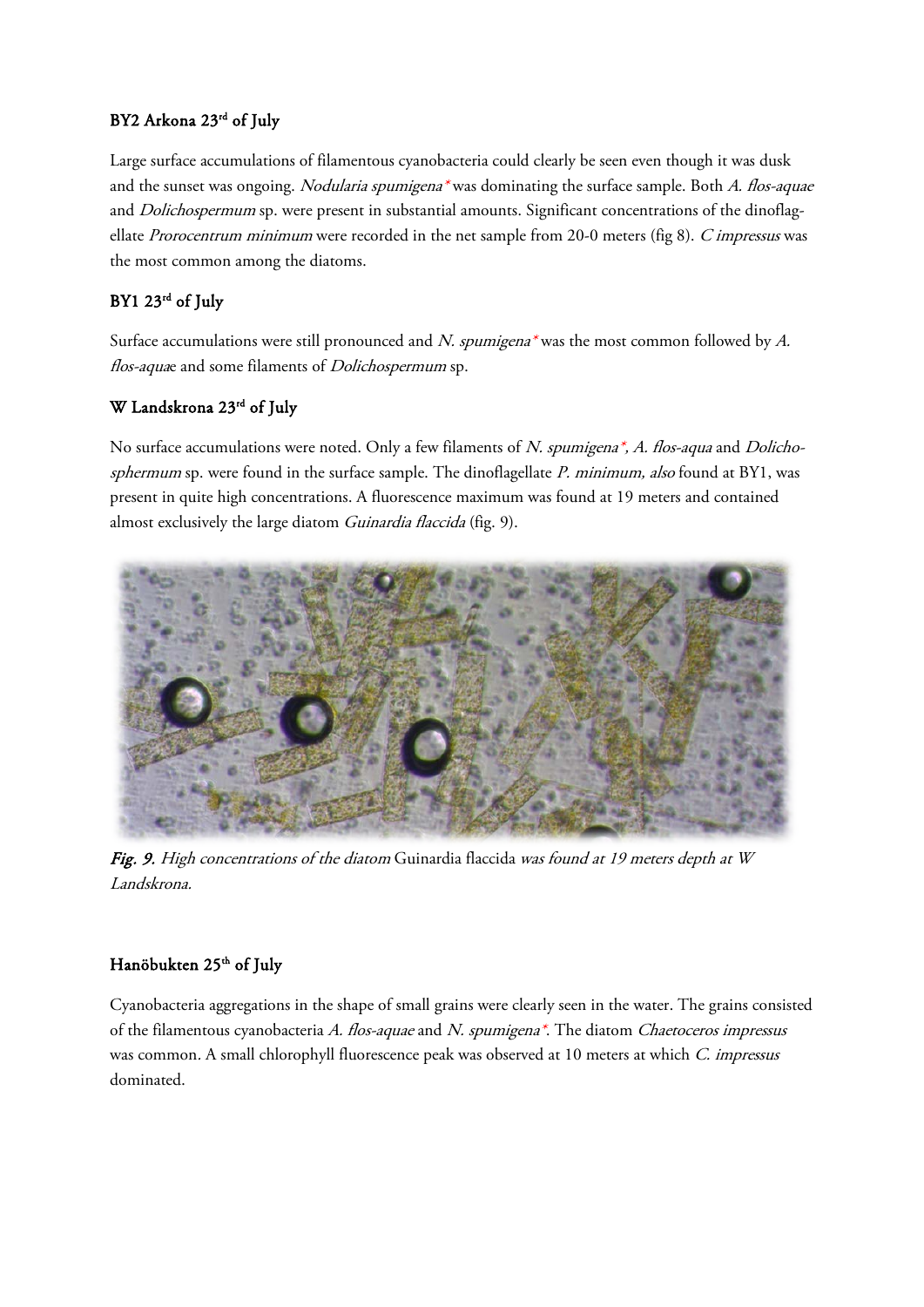#### REF M1V1 and 4.5 NE Ölands Södra 26<sup>th</sup> of July

Dolichospermum sp. was the most common among the filamentous cyanobacteria in the surface at both stations. N. spumigena\* and A. flos-aquae were also quite common. The integrated sample (0-10 m) taken at REF M1V1 contained a community of low biodiversity. C. impressus was the most common among the diatoms.

#### BY38 Karlsö Deep and BY32 Norrköping 26<sup>th</sup> of July

These two stations were dominated by the filamentous cyanobacterium N. spumigena\*, but no surface accumulations could be seen probably due to the wind. Small grains were however seen at both stations. Filaments of A. flos-aqua and Dolichospermum sp. were present. There were a few diatom and dinoflagellate species in the samples.

Phytoplankton analysis and text by:

Marie Johansen

| Selection of observed species | <b>Anholt E</b> | <b>Anholt E</b> | N <sub>14</sub> Falkenberg | <b>Släggö</b> | Å <sub>17</sub> |
|-------------------------------|-----------------|-----------------|----------------------------|---------------|-----------------|
| Red=potentially toxic species | 23/7            | 25/7            | 25/7                       | 24/7          | 24/7            |
| Hose 0-10 m                   | presence        | presence        | presence                   | presence      | presence        |
| Cerataulina pelagica          |                 |                 | common                     | very common   |                 |
| Chaetoceros danicus           | present         |                 |                            |               |                 |
| Chaetoceros affinins          |                 |                 | present                    |               |                 |
| Chaetoceros spp               |                 |                 | common                     | present       | present         |
| Dactyliosolen fragilissimus   |                 |                 | present                    |               |                 |
| Guinardia flaccida            | present         |                 | present                    |               |                 |
| Leptocylindrus danicus        |                 |                 |                            | present       |                 |
| Nitzschia longissima          |                 |                 | present                    |               |                 |
| Proboscia alata               | very common     | very common     | very common                | common        | common          |
| Pseudo-nitzschia spp          |                 |                 |                            | present       |                 |
| Skeletonema marinoi           | present         | present         | very common                | present       |                 |
| Ceratium furca                | present         | present         |                            |               | present         |
| Ceratium fusus                | common          | present         |                            | present       | common          |
| Ceratium lineatum             | present         | present         |                            | present       |                 |
| Ceratium longipes             | present         |                 |                            |               |                 |
| Ceratium macroceros           | present         | present         |                            |               | present         |
| Ceratium tripos               | present         | present         | present                    | present       | common          |
| Dinophysis acuminata          | present         |                 | present                    | present       |                 |
| Dinophysis norvegica          | present         |                 | present                    | present       |                 |
| Diplopsalis CPX               |                 |                 | present                    | present       | present         |
| Gonyaulax spp                 | present         |                 |                            |               |                 |
| Karenia mikimotoi             |                 |                 |                            | common        |                 |
| Phalacroma rotundatum         |                 |                 | present                    |               | present         |
| Prorocentrum micans           | present         | present         | common                     | common        | present         |
| Prorocentrum minimum          | present         |                 |                            |               |                 |
| Protoceratium reticulatum     | present         | present         |                            |               |                 |
| Protoperidinium depressum     |                 |                 |                            |               | present         |
| Protoperidinium pellucidum    |                 | present         | present                    |               |                 |
| Protoperidinium spp           |                 | present         | present                    | present       |                 |
| Scrippsiella CPX              |                 |                 |                            |               | present         |
| Dolichospermum sp             | present         | present         | present                    |               |                 |
| Nodularia spumigena           | present         | present         | present                    | present       |                 |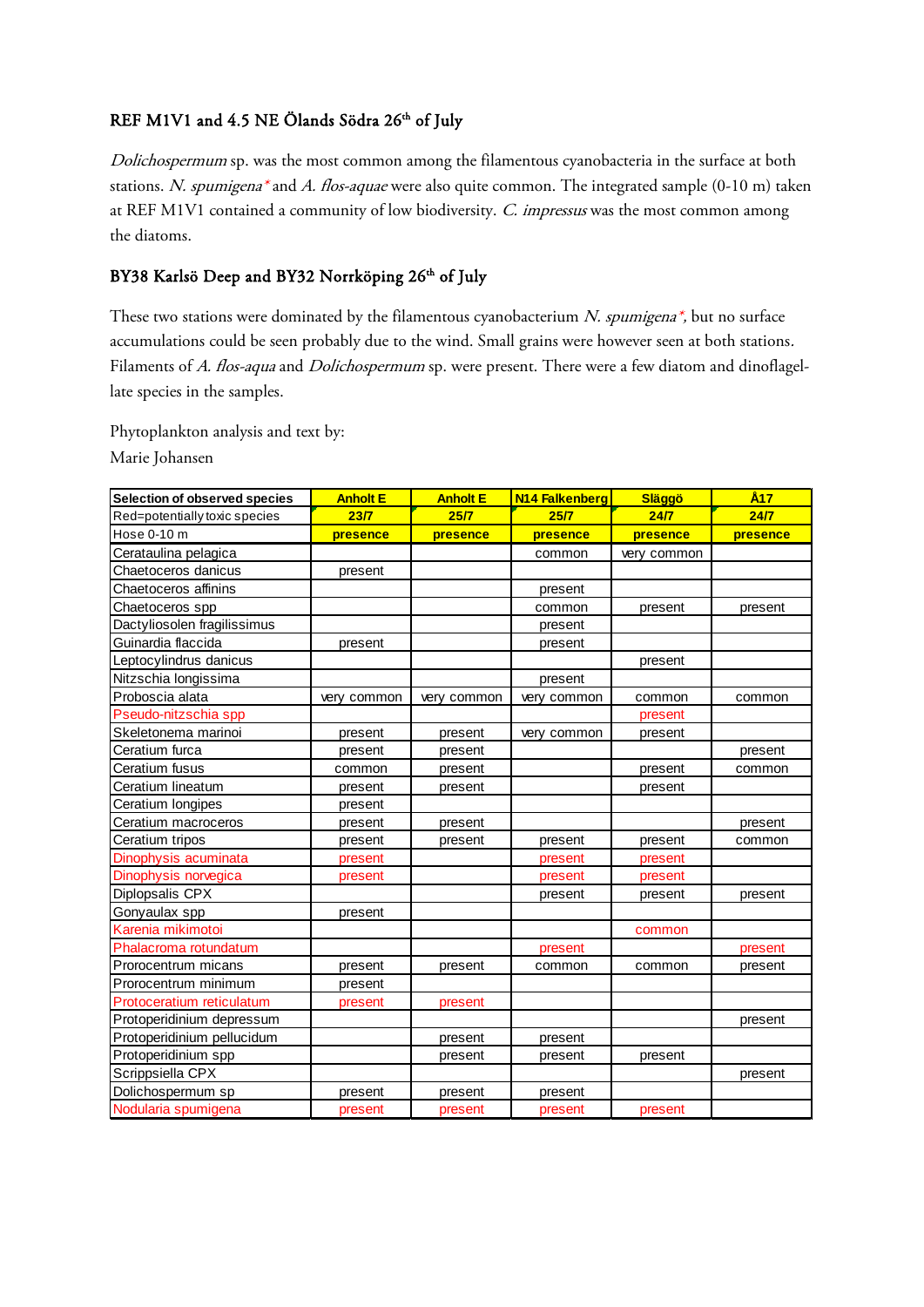| Surface samples, bucket | The following filamentous cyanobacteria were observed:                      |             |             |  |  |  |  |  |
|-------------------------|-----------------------------------------------------------------------------|-------------|-------------|--|--|--|--|--|
|                         | <u>Aphanizomenon flos-aquae   Nodularia spumigena   Dolichospermum spp.</u> |             |             |  |  |  |  |  |
| <b>Station:</b>         |                                                                             |             |             |  |  |  |  |  |
| W Landskrona 23/7       | present                                                                     | present     | present     |  |  |  |  |  |
| BY1 23/7                | common                                                                      | very common | present     |  |  |  |  |  |
| BY2 23/7                | common                                                                      | very common | present     |  |  |  |  |  |
| Hanöbukten 25/7         | common                                                                      | common      | present     |  |  |  |  |  |
| BY4 22/7                | present                                                                     | present     | present     |  |  |  |  |  |
| BY5 22/7                | very common                                                                 | very common | common      |  |  |  |  |  |
| <b>BCSIII-10 22/7</b>   | common                                                                      | common      | present     |  |  |  |  |  |
| <b>REF M1V1 26/7</b>    | common                                                                      | common      | very common |  |  |  |  |  |
| Olands södra udde 26/7  | common                                                                      | common      | very common |  |  |  |  |  |
| BY32 26/7               | present                                                                     | common      | common      |  |  |  |  |  |
| BY38 26/7               | present                                                                     | common      | common      |  |  |  |  |  |
| BY10 21/7               | present                                                                     | present     | present     |  |  |  |  |  |
| BY15 21/7               | present                                                                     | present     | present     |  |  |  |  |  |
| BY20 21/7               | common                                                                      | present     | present     |  |  |  |  |  |
| LL19/BY29 21/7          | common                                                                      | present     | present     |  |  |  |  |  |
| LL15 21/7               | common                                                                      | present     | common      |  |  |  |  |  |
| LL12 20/7               | common                                                                      | present     | common      |  |  |  |  |  |
| <b>ILL7 20/7</b>        | very common                                                                 | present     | common      |  |  |  |  |  |

| Selection of observed species | <b>BY2</b>      | <b>BY5</b>      | Ref M1V1    | <b>BY15</b>     | <b>BCSIII-10</b> | <b>BY38</b> |
|-------------------------------|-----------------|-----------------|-------------|-----------------|------------------|-------------|
| Red=potentially toxic species | 23 <sub>7</sub> | 22 <sub>7</sub> | 26/7        | 22 <sub>7</sub> | 22/7             | 26/7        |
| Hose 0-10 m                   | presence        | presence        | presence    | presence        | presence         | presence    |
| Chaetoceros danicus           | present         | very common     |             |                 | present          |             |
| Chaetoceros impressus         | common          | present         | common      |                 | common           | common      |
| Chaetoceros wighamii          |                 |                 | present     |                 |                  |             |
| Cyclotella choctawhatcheana   |                 |                 | present     |                 |                  | present     |
| Nitzschia longissima          |                 | common          |             |                 |                  | present     |
| Skeletonema costatum          |                 |                 |             |                 | present          | present     |
| Ceratium tripos               | present         |                 |             |                 |                  |             |
| Dinophysis acuminata          |                 |                 |             | common          |                  |             |
| Dinophysis norvegica          | present         |                 |             | present         |                  | present     |
| Dinophysis rotundata          |                 |                 |             | common          | present          |             |
| Diplopsalis CPX               | present         | present         |             | present         |                  |             |
| Gymnodiniales                 | common          | present         | present     |                 |                  | present     |
| Heterocapsa triquetra         |                 | common          | present     |                 |                  |             |
| Prorocentrum minimum          | very common     | common          |             |                 |                  |             |
| Protoperidinium spp           |                 |                 |             | present         |                  |             |
| Scrippsiella CPX              |                 |                 | present     | present         |                  |             |
| Oocystis sp.                  |                 |                 |             | present         |                  | present     |
| Planctonema lauterbornii      |                 |                 |             | present         |                  |             |
| Cryptomonadales               | present         | present         | present     |                 | present          | present     |
| Ebria tripartita              |                 | present         | present     |                 |                  |             |
| pico cyanobacteria colonies   | common          | present         | present     | present         | common           | common      |
| Dolichospermum spp.           | present         | common          | very common | present         | present          | common      |
| Aphanizomenon flos-aquae      | common          | common          | common      | present         |                  | present     |
| Nodularia spumigena           | common          | very common     | common      | present         | common           | common      |